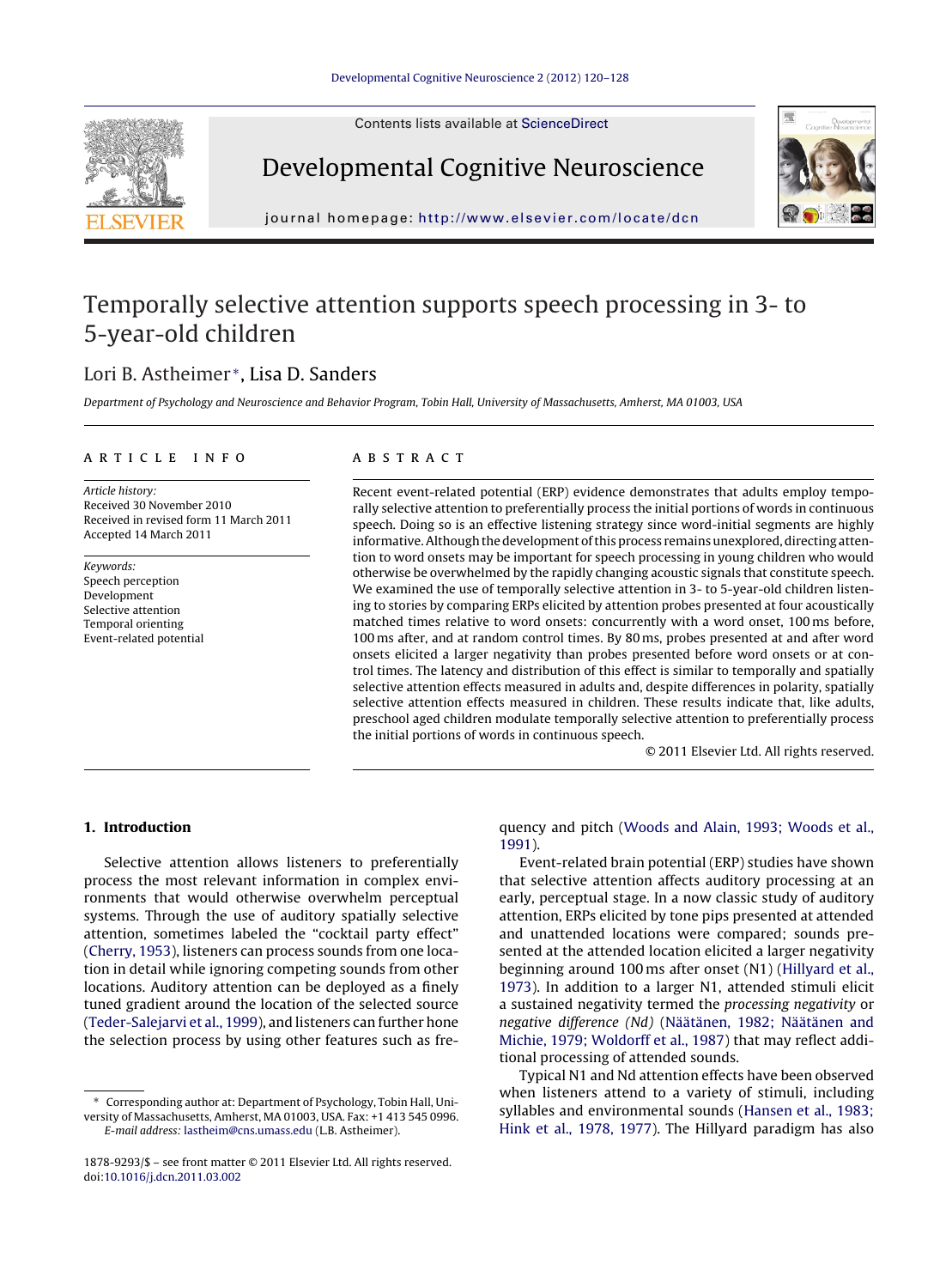been adapted to examine spatial attention during speech perception by presenting probes at the same location as two competing narratives during a dichotic listening task. Probes presented to the same ear as the attended narrative elicit a larger N1 than probes presented along with the unattended narrative [\(Hink](#page-8-0) [and](#page-8-0) [Hillyard,](#page-8-0) [1976\).](#page-8-0) These results indicate that spatially selective attention modulates the processing of simple and complex auditory stimuli, including speech, in a similar manner.

Research has also characterized at least some aspects of the development of auditory selective attention. There is considerable evidence that the control of selective attention continues to develop throughout adolescence ([Berman](#page-7-0) [and](#page-7-0) [Friedman,](#page-7-0) [1995;](#page-7-0) [Kannass](#page-7-0) et [al.,](#page-7-0) [2006\).](#page-7-0) However, several recent studies have demonstrated that children as young as 3 years of age can selectively attend to sounds at a particular location when provided with sufficient motivation, an engaging task, and multiple cues. For example, when children between the ages of 3 and 8 years attend to one of two simultaneously presented stories narrated by different speakers and presented at distinct locations, probes presented atthe same location as the attended story elicit a larger positivity beginning around 100 ms after onset compared to probes from the same location as the unattended story [\(Coch](#page-7-0) et [al.,](#page-7-0) [2005;](#page-7-0) [Sanders](#page-7-0) et [al.,](#page-7-0) [2006\).](#page-7-0) This larger positivity is more prolonged in 3- to 5-year-old children, while 6- to 8-year-old children also show a later negativity in response to attended probes. Although the polarity of this early positive attention effect is different than the negative attention effects observed in adults, the latency and scalp distribution are remarkably similar. This indicates that spatially selective attention modulates auditory processing at a perceptual stage in both children and adults, even for complex sounds such as continuous speech.

Although spatially selective attention is clearly important for speech processing when there are multiple talkers at different locations, a single continuous stream of speech also presents significant challenges to even fully developed perceptual systems. The rapidly changing nature of speech means it may not be possible to fully process all of the segments in a continuous stream in detail. As such, listeners may benefit from attending to critical times when listening to a single speaker rather than particular locations. Recent evidence indicates that adults do direct attention to selected times, which improves processing of stimuli presented at those compared to unattended times ([Coull](#page-8-0) et [al.,](#page-8-0) [2000;](#page-8-0) [Coull](#page-8-0) [and](#page-8-0) [Nobre,](#page-8-0) [1998;](#page-8-0) [Griffin](#page-8-0) et [al.,](#page-8-0) [2002\).](#page-8-0) ERP evidence demonstrates that sounds presented at attended times elicit a larger N1 than sounds at unattended times [\(Lange](#page-8-0) et [al.,](#page-8-0) [2003;](#page-8-0) [Sanders](#page-8-0) [and](#page-8-0) [Astheimer,](#page-8-0) [2008\).](#page-8-0) Temporally selective attention modulates auditory processing in a manner similar to spatially selective attention.

For temporally selective attention to benefit speech comprehension, listeners would need to direct attention to the times at which the most critical portions of the speech signal are presented. Although it is not yet clear how to best define the 'most critical' segments in speech, it has been shown that listeners rely more heavily on word onsets than other segments during auditory word recognition [\(Connine](#page-7-0) et [al.,](#page-7-0) [1993;](#page-7-0) [Marslen-Wilson](#page-7-0) [and](#page-7-0) [Zwitserlood,](#page-7-0) [1989;](#page-7-0) [Salasoo](#page-7-0) [and](#page-7-0) [Pisoni,](#page-7-0) [1985\).](#page-7-0) Further, ERP evidence indicates that word-initial segments elicit a larger N1 than word-medial segments in continuous speech [\(Sanders](#page-8-0) [and](#page-8-0) [Neville,](#page-8-0) [2003a;](#page-8-0) [Sanders](#page-8-0) et [al.,](#page-8-0) [2002\),](#page-8-0) a difference that closely resembles auditory temporally selective attention effects. A recent study adapted the classic Hillyard spatial attention paradigm to directly examine the use of temporal attention during speech perception by inserting attention probes at various acoustically matched times relative to word onsets. Speech-like probes presented within the first 150 ms of a word elicited a larger N1 than probes presented before a word onset or at random control times ([Astheimer](#page-7-0) [and](#page-7-0) [Sanders,](#page-7-0) [2009\).](#page-7-0) Critically, the same ERP effect was not observed when pure tones were used as attention probes. Evidently, listeners ignore the entire stream of nonlinguistic probes when the probes and speech are easily discriminated. The lack of effects for the pure-tone probes also indicates that the attempt to present attention probes in acoustically matched portions of the speech stream was successful since any physical differences in the compared conditions were present with both linguistic and nonlinguistic probes. The results of this study demonstrate that adults direct attention to the initial portions of words in continuous speech. Since the initial portions of words are particularly important for speech comprehension, attending to the times at which these segments are presented may allow listeners to extract as much information as possible from the overwhelming number of acoustic changes in speech.

The observation that adults direct selective attention to word onsets during continuous speech processing raises questions about the relationship between the ability to allocate attention and language skills in children. There is considerable evidence that language experience impacts the manner in which temporally selective attention is allocated during speech processing. Native Japanese speakers who learn English relatively late (after 12 years of age) do not evidence the difference in N1 amplitude in response to word and syllable onsets in English sentences ([Sanders](#page-8-0) [and](#page-8-0) [Neville,](#page-8-0) [2003b\).](#page-8-0) Further, only listeners who demonstrate high performance on behavioral tests of word recognition in artificial language learning paradigms evidence early processing differences of word and syllable onsets after training [\(Sanders](#page-8-0) et [al.,](#page-8-0) [2002\).](#page-8-0) Perhaps, then, children with less language experience than adults may not be able to direct attention to the initial portions of words in continuous speech. Conversely, since selective attention is most important for comprehension when listeners are confronted with more information than can be processed in detail, children may have to be even more selective than adults when listening to continuous speech to compensate for other limits on processing rapidly changing information.

The current study examined the use of temporally selective attention during continuous speech processing in 3 to 5-year-old children by adapting the attention probe paradigm previously described by [Astheimer](#page-7-0) [and](#page-7-0) [Sanders](#page-7-0) [\(2009\).](#page-7-0) Children in this age range were included since they can employ spatially selective attention in a manner that affects auditory perceptual processing [\(Sanders](#page-8-0) et [al.,](#page-8-0) [2006\),](#page-8-0) but their ability to use temporally selective attention to support language processing is unknown. Chil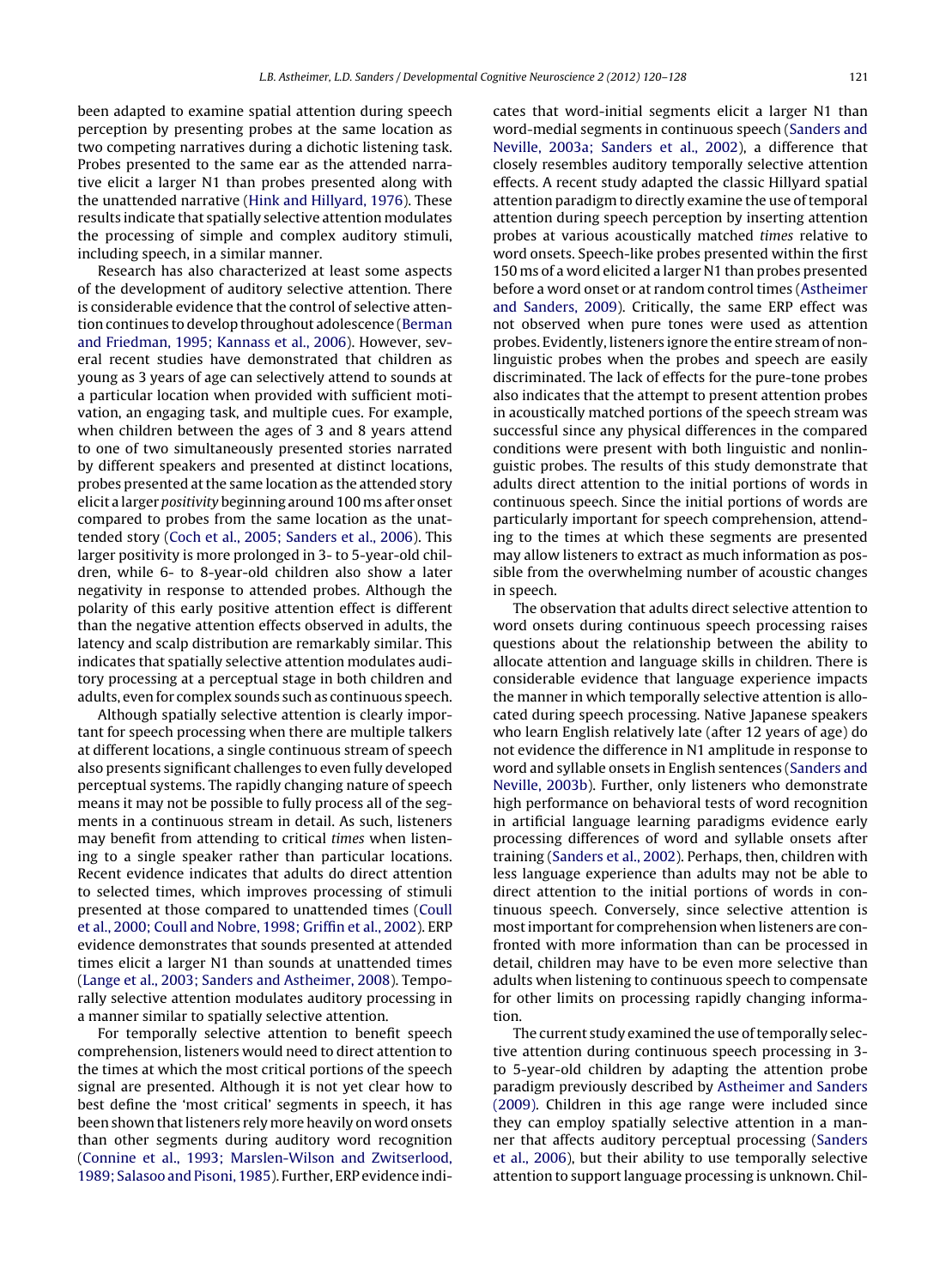dren listened to a narrative containing linguistic attention probes presented during acoustically matched portions of the speech stream at various times relative to word onsets: concurrently with, 100 ms before, and 100 ms after word onsets, and at random control times with no systematic relationship to word boundaries. If children, like adults, direct selective attention to the times when the initial segments of words are presented, linguistic probes presented at those times will elicit larger auditory evoked potentials than the same probes presented at other times.

## **2. Methods**

## 2.1. Participants

Eighteen children (7 females) between the ages of 3 and 5 years ( $M = 4$  years, 4 months) provided data included in analysis. Fourteen of the participants were right-handed, and all were native English speakers with no history of auditory, language, or other neurological disorders. An additional three participants completed the experiment but their data were excluded due to poor EEG quality caused by excessive eye blinks  $(n=2)$  and motion artifacts  $(n=1)$ . A parent or guardian of each child provided written informed consent, and all children were compensated with a small toy and a \$10 gift card.

## 2.2. Stimuli

The attention probe paradigm described by [Astheimer](#page-7-0) [and](#page-7-0) [Sanders](#page-7-0) [\(2009\)](#page-7-0) was adapted for child participants. Six stories from Margaret and H.A. Rey's The Complete Adventures of Curious George were recorded by a female speaker in a child-directed manner. The stories ranged in duration from 4 to 8 min. The entire 44-min recording was divided at natural pauses between sentences or phrase boundaries into 168 10–20 s segments and saved in the left channel of stereo WAV files. Linguistic attention probes were created by extracting a 50 ms excerpt of the narrator pronouncing the syllable "ba." Three-hundred attention probes were added to the right channel of the narrative in each of four conditions: coincident with a word onset, 100 ms before a word onset, 100 ms after a word onset, and at random control times not systematically associated with a word onset [\(Fig.](#page-3-0) 1), for a total of 1200 attention probes. Probe position was also constrained by not presenting more than one probe within 1.5 s.Word onsets were defined as the earliest indication of a new phoneme based on visual inspection of sound waveforms and listening to sentences using a gating procedure. Only onsets that three independent raters identified as occurring at the same time (within 8 ms) were used as anchors for attention probes. The specific word onsets that attention probes were associated with were selected such that (1) all were open-class words important for understanding the content of the story, (2) the words were not in the first 1.5 s or the last .5 s of a sound file, (3) there were not pauses immediately preceding the words, and (4) the acoustic properties of the narrative were similar across conditions. Specifically, there were no significant differences  $(p's > .20)$  in average intensity, peak intensity, average pitch, amount of pitch change, or direction of pitch change in the segments of the narrative 100–50 ms before

probe onset, 50 ms before probe onset, during the 50 ms probe presentation, or 50–100 ms after probe onset for the four conditions.

The narrative with attention probes was presented over two Dell speakers placed directly in front of participants and connected to a Dell computer using E-Prime software. The narrative and probes were presented with a peak intensity of 65 dB SPL (A-weighted) measured at the location of participants. Small illustrations from the Curious George stories were presented at the center of a black background on a computer monitor 152 cm in front of the participant, with a new image presented at the beginning of each sound file. Since attention probes were not presented at the very beginning or end of a sound file, they were never presented close in time to the transitions between images. Images were presented at a visual angle of 3.0◦ such that participants could view an entire photograph without making eye movements.

## 2.3. Procedure

All procedures were approved by university and department review boards at the University of Massachusetts, Amherst. Participants were fitted with a 128-channel HydroCel Geodesic Sensor Net (Electrical Geodesics, Inc., Eugene OR) containing electrodes imbedded in small sponges soaked in a potassium chloride saline solution. Additional saline was used to maintain impedances at each electrode site below 100 k $\Omega$  throughout the experiment. Continuous EEG was recorded at a bandwidth of .01–80 Hz while participants listened to the narrative and viewed illustrations on the monitor. Following each of the six stories, children answered two short-answer comprehension questions on topics ranging from simple recall (i.e. What gift did the man give to George?) to causal explanations (i.e. Why did George have to go to jail?). Although the illustrations displayed during the stories may have improved performance, the questions specifically assessed narrative comprehension and could not be answered based on the images alone. All participants with data included in analysis provided correct answers to at least 80% of the comprehension questions.

EEG was digitized (250 Hz) and segmented into epochs 100 ms before to 800 ms after attention probe onset, with the 100 ms pre-stimulus interval serving as a baseline. Trials containing eye blinks, eye movements, and head movements, as determined by maximum amplitude criteria and visual inspection were excluded from individual subject averages. Only data from participants with at least 50 artifact-free trials in each condition were included.

Mean amplitude was measured in time windows 80–140 ms and 200–350 ms after stimulus onset, based on visual inspection of the waveforms. Measurements were made at 60 electrode sites broadly distributed across the entire scalp and combined into 30 pairs of electrodes in a 5 (Left–Right position, or LR)  $\times$  6 (Anterior–Posterior posi-tion, or AP) grid ([Fig.](#page-4-0) 2) and entered into 4 (Probe Time)  $\times$  5  $(LR) \times 6$  (AP) repeated-measures ANOVAs (Greenhouse-Geisser adjusted). Post-hoc analyses were conducted for all significant ( $p < .05$ ) main effects and interactions. To further characterize the latency of the observed effects, mean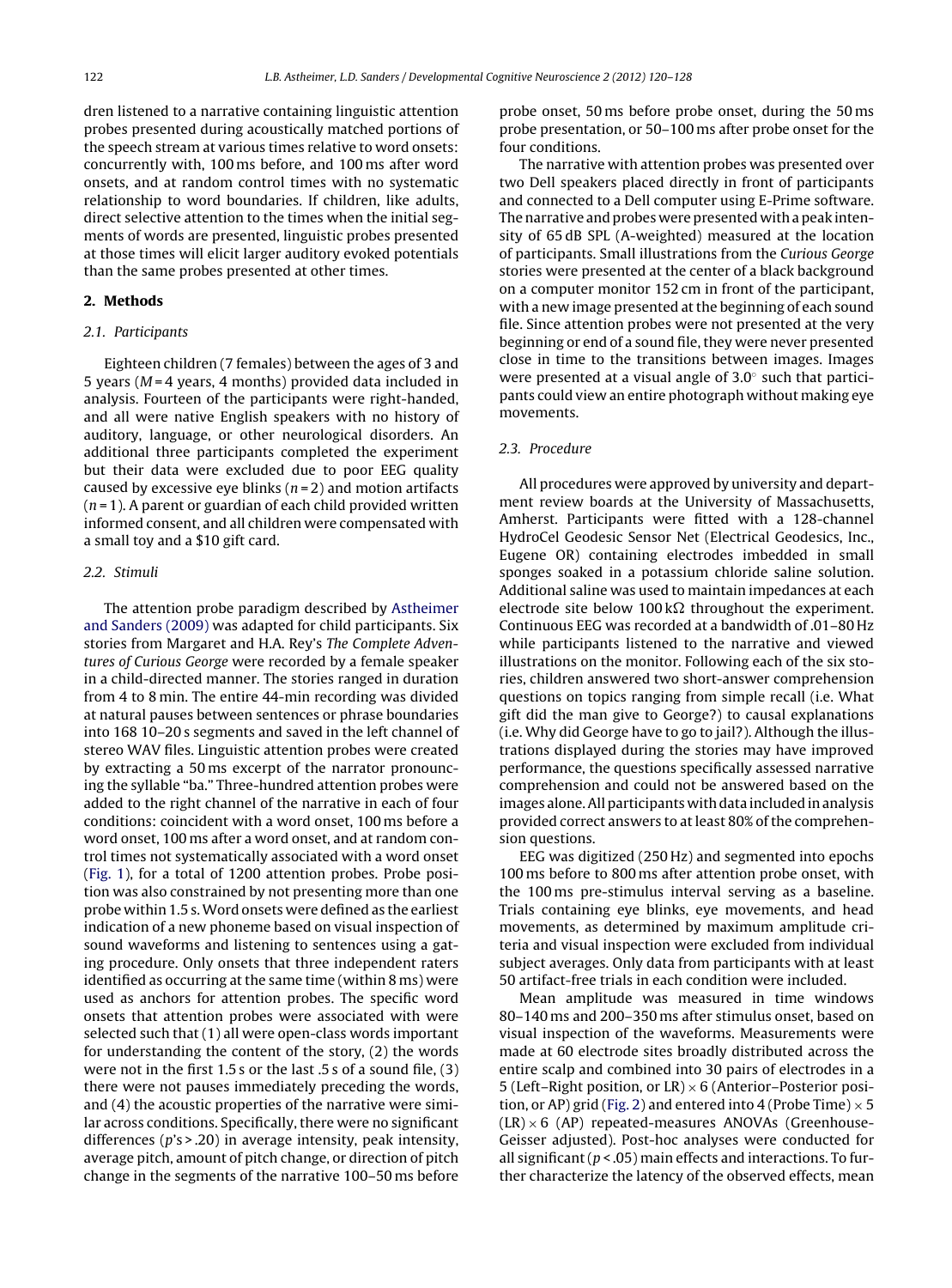<span id="page-3-0"></span>

**Fig. 1.** Experimental paradigm. Children listened to stories with linguistic attention probes (a 50 ms excerpt of the syllable "ba") presented during acoustically matched portions of the narrative at four times: concurrently with word onsets, 100 ms before word onsets, 100 ms after word onsets, and at random control times. Images corresponding to the story were presented on a computer monitor.

amplitude across electrodes that showed the largest effect of probe time was measured in 50 ms bins staggered by 10 ms. The first of three consecutive bins to show a statistically significant difference between probes at word onset versus control times was considered the onset of the attention effect, and the last bin to show a significant effect was considered the offset. The same latency analysis was applied to data from adults who participated in a similar study [\(Astheimer](#page-7-0) [and](#page-7-0) [Sanders,](#page-7-0) [2009\)](#page-7-0) to allow for a direct comparison of the latency of attention effects in adults and children.

## **3. Results**

## 3.1. Behavior

Children listened to between 3 and 6 out of the six possible stories ( $M = 3.68$ ) for a total of 14–32 min. Although the number of comprehension questions completed depended on the number of stories children listened to, proportion correct ranged from .83 to  $1.0$  ( $M = .93$ ).

#### 3.2. Event-related potentials

Attention probes elicited a broad positivity that peaked around 115 ms and was largest over left medial, anterior electrodes (LR  $\times$  AP:  $F(20,340)$  = 3.14,  $p$  < .01). The observed attention effects in this early time window had a similar, although less lateralized, distribution as the auditory evoked potentials themselves. Probe time modulated mean amplitude 80–140 ms after onset at anterior electrode sites (Time  $\times$  AP:  $F(15,255) = 3.27, p < .04$ ). At these anterior electrodes (AP levels  $1-4$ ), there was a main effect of probe time  $(F(3,51) = 3.60, p < .03)$  such that probes presented at word onset elicited a smaller positivity than probes presented at random times  $(F(1,17) = 4.54, p \le .05;$  [Fig.](#page-4-0) 3). As shown in [Fig.](#page-5-0) 4, probes presented at word onset also elicited a smaller positivity than probes presented 100 ms before word onset  $(F(1,17) = 6.792, p < .02)$ . However, there was no difference between probes presented at word onset and 100 ms after word onset in this early time window  $(p > .25)$ .

A different pattern of results was observed in the 200–350 ms window surrounding the later negativity,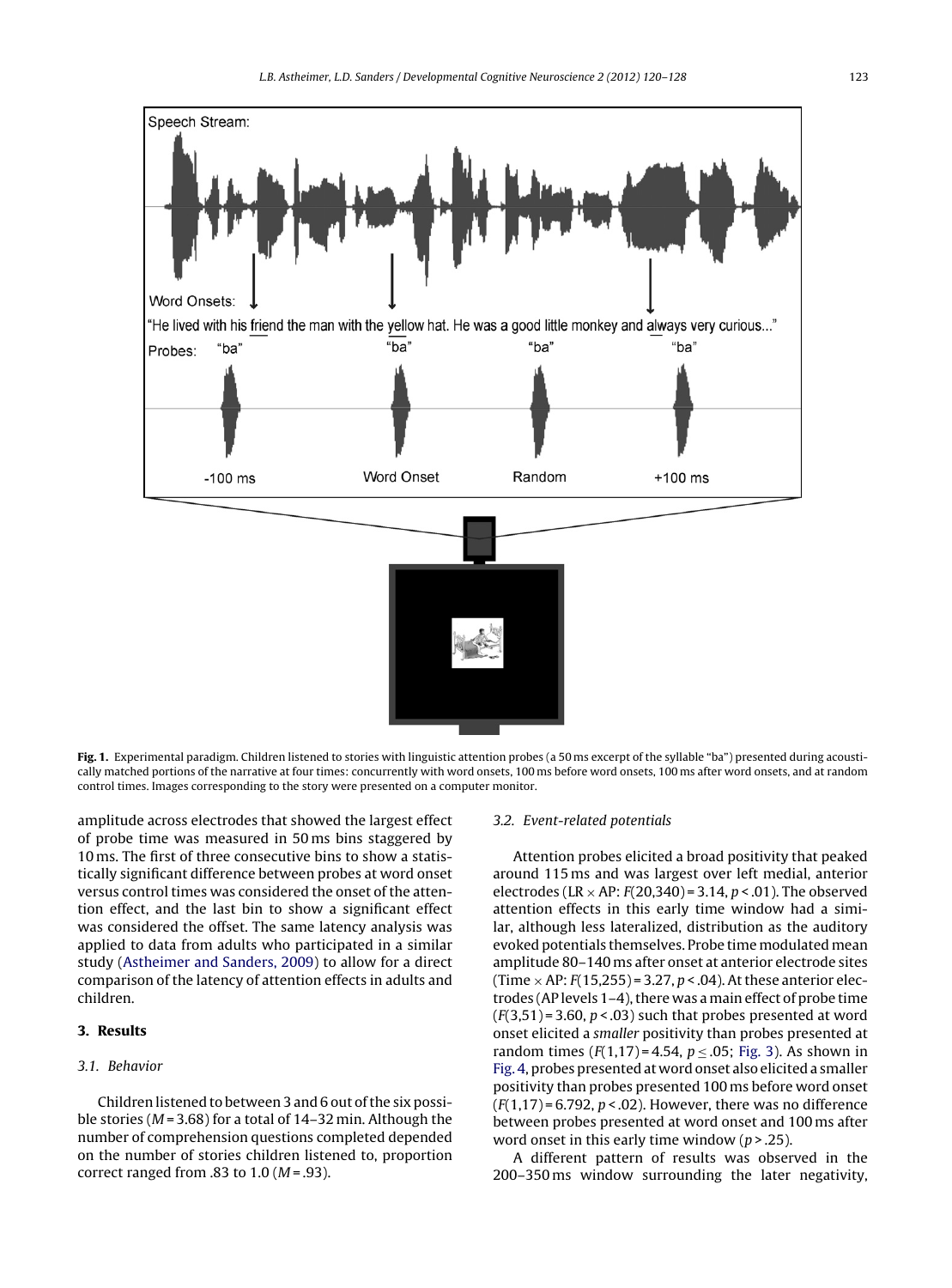<span id="page-4-0"></span>

**Fig. 2.** Electrode array. Approximate scalp location of the 128 recording electrodes. Measurements were taken from the 60 electrodes shown in black and combined into 30 pairs arranged in a 5 (Left/Right position)  $\times$  6 (Anterior/Posterior position) grid.



Fig. 3. Word onset versus control times. ERPs elicited by probes presented at word onsets (solid line) and at random control times (dotted line). Data are shown from eight medial, anterior electrode sites indicated on the electrode map. Probes played at word onset elicited a more negative response from 80 to 140 ms and from 200 to 350 ms. Differences in mean amplitude (control minus word onset) in both time windows are shown in the topographic plots.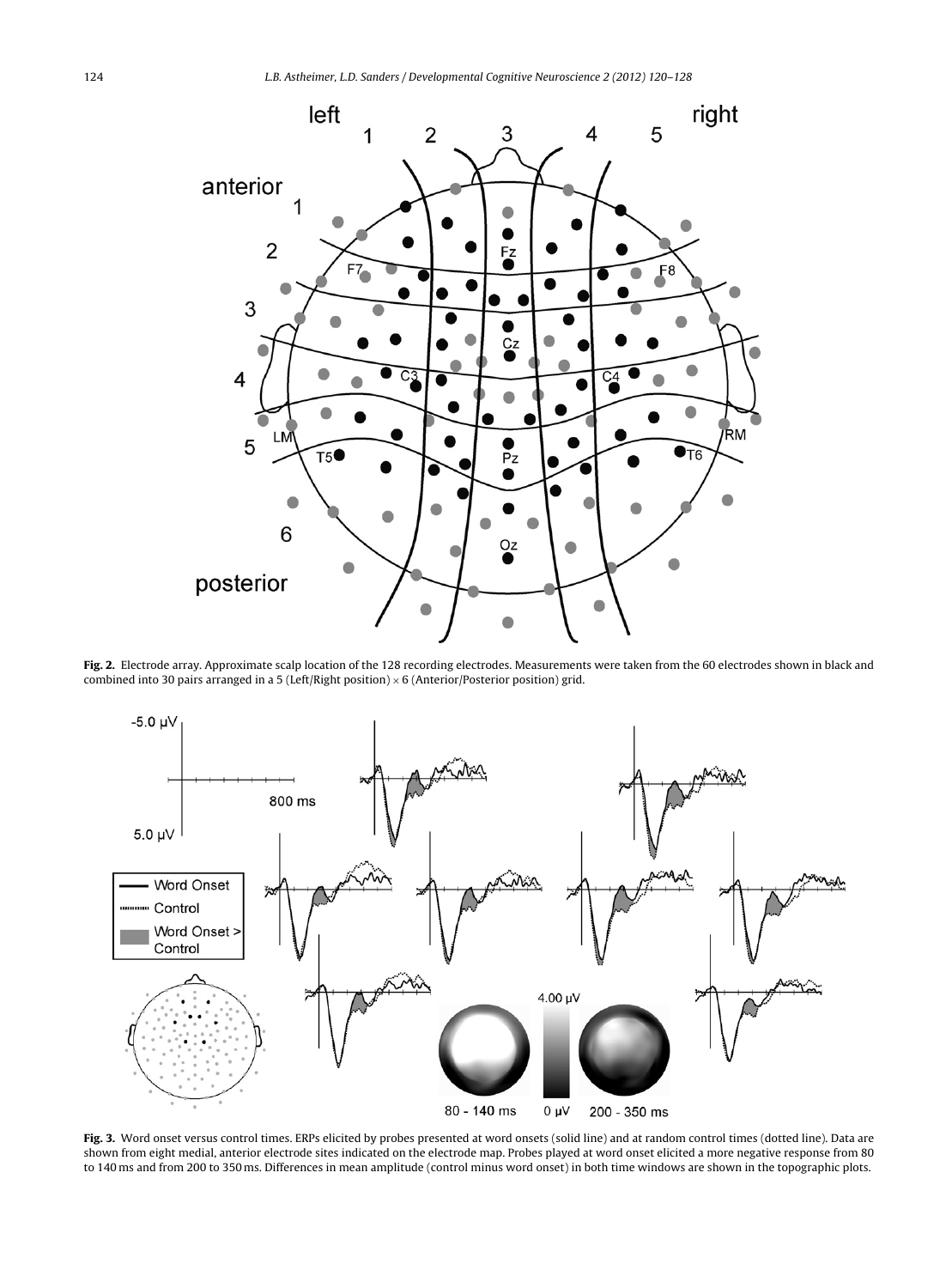

<span id="page-5-0"></span>

**Fig. 4.** Attention before and after word onsets. ERPs elicited by probes presented at word onsets (solid line), 100 ms before word onsets (dotted line), and 100 ms after word onsets (dashed line). Data are shown from eight medial, anterior electrode sites indicated on the electrode map. During the early positivity, probes presented at and after word onset elicited a more negative waveform than probes played before word onset. During the later time window, probes presented at word onset elicited a more negative response than all other conditions.

which peaked around 250 ms and was largest over all anterior electrodes (AP:  $F(5,85) = 24.07$ ,  $p < .001$ ). As seen in the topographic plot in [Fig.](#page-4-0) 3, in this later window the effect of probe time had a more focal, left anterior distribution (Time  $\times$  LR  $\times$  AP:  $F(60,1020) = 2.28$ ,  $p < .02$ ). Among these electrode sites (LR levels 1–3, AP levels 1–3) there was a main effect of probe time  $(F(3,51) = 3.52, p < .03)$  such that probes presented at word onset elicited a larger negativity than probes presented at all other times ([Figs.](#page-4-0) 3 and 4).

Based on the left medial and anterior distribution of the observed attention effects, amplitude was averaged across all electrodes in that region for the latency bin analysis. Among children, the earliest of three consecutive bins with a significant difference between probes at word onset versus control began in the 50–100 ms time window; this difference ended in the 80–130 ms time window [\(Fig.](#page-6-0) 5). The difference observed during the late negativity began in the 210–260 ms time window and ended in the 260–310 ms time window. An identical analysis was conducted on adult data from [Astheimer](#page-7-0) [and](#page-7-0) [Sanders](#page-7-0) [\(2009\).](#page-7-0) The earliest indication of an attention effect began in the 50–100 ms window encapsulating the N1, and ended in the 170–220 ms window following the P2 ([Fig.](#page-6-0) 5).

## **4. Discussion**

The current study examined the use of temporally selective attention during narrative comprehension to test whether, like adults, 3- to 5-year-old children direct attention to times that contain word onsets during continuous speech processing. Linguistic attention probes presented within the first 150 ms of a word onset elicited a larger negativity beginning around 50 ms after probe onset compared to probes presented at random control times. These results indicate that children differentially process information presented at times that do and do not include word-initial segments during continuous speech comprehension.

Differences in the pattern of auditory evoked potentials measured in the early and later time windows provide some insight into the manner in which young children direct temporally selective attention during speech processing. As shown in Fig. 4, during the early time window probes presented at and 100 ms after word onset elicited a more negative waveform that was broadly distributed over anterior electrodes. This response matches the pattern of N1 results observed in [Astheimer](#page-7-0) [and](#page-7-0) [Sanders](#page-7-0) [\(2009\)](#page-7-0) and suggests that, like adults, 3- to 5-year-old children attend not only to word onsets, but to at least the first 100 ms of words. This may be an effective listening strategy given previous evidence that word recognition relies more heavily on word-initial segments [\(Connine](#page-7-0) et [al.,](#page-7-0) [1993;](#page-7-0) [Marslen-Wilson](#page-7-0) [and](#page-7-0) [Zwitserlood,](#page-7-0) [1989;](#page-7-0) [Salasoo](#page-7-0) [and](#page-7-0) [Pisoni,](#page-7-0) [1985\).](#page-7-0) In the later time window, only probes presented at word onset evidenced a larger negativity, which was more focally distributed over left frontal regions ([Fig.](#page-4-0) 3). The distinct pattern of results for the probe-time conditions may reflect a two-step process in which selective attention, as indexed by the early differences in ERP amplitude, is directed to times that include word-initial segments until enough information is gathered to differentiate the word from other possibilities. However, the additional linguistic processing indexed by ERP amplitude in the later timewindow (e.g. lexical access) is consistently time-locked to the beginnings of words. Alternatively, the later negativity could reflect a disruption or phonological mismatch when an attention probe is presented concurrently with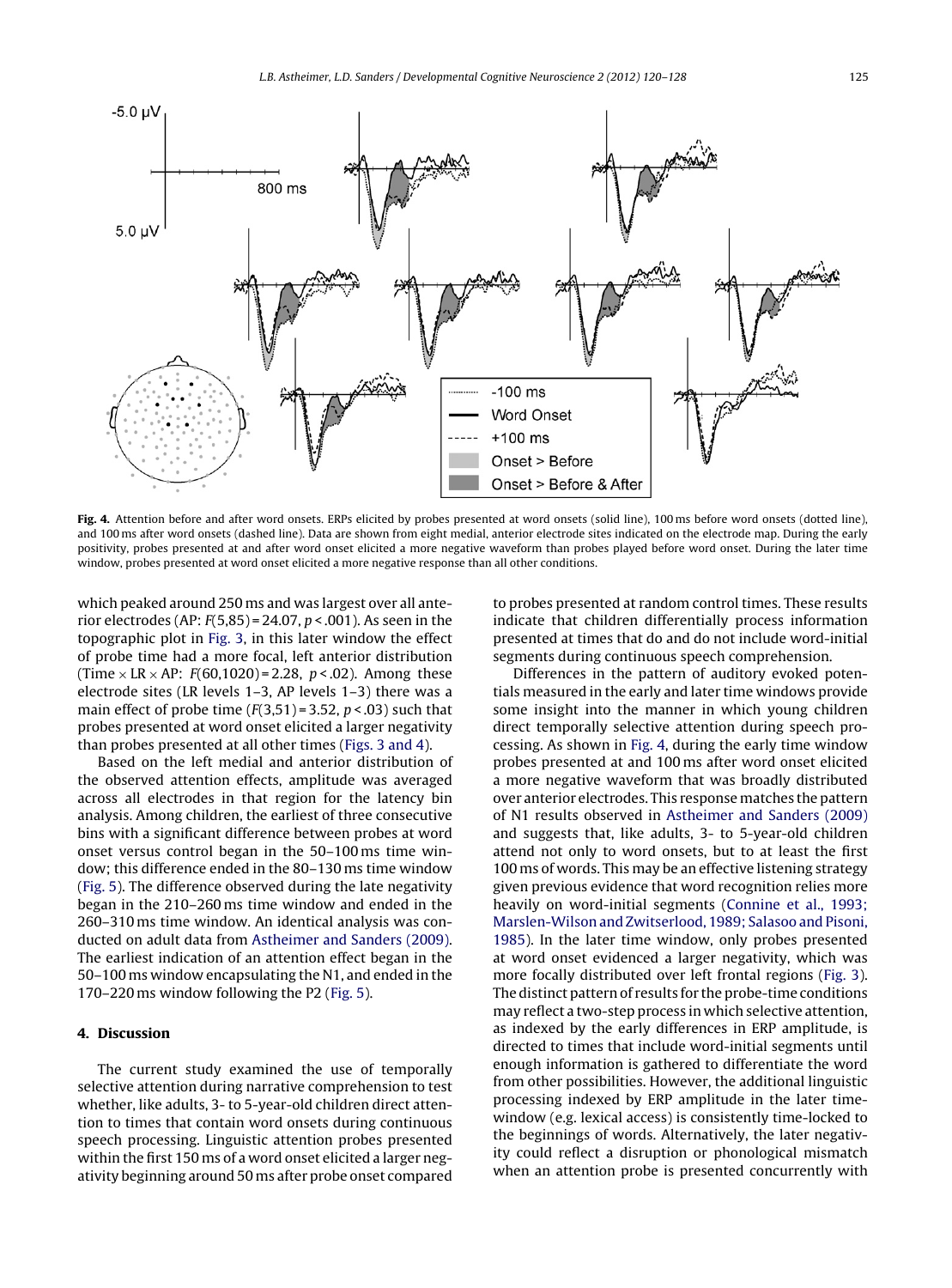<span id="page-6-0"></span>

**Fig. 5.** Latency bin analysis. Mean amplitude difference between probes presented at word onset versus control times in staggered 50 ms time windows beginning 0–200 ms after probe onset. Data shown are from left medial and anterior electrode sites (indicated by shaded region on the electrode map) recorded from 3- to 5-year-old children in the current study (gray bars) and adults (black bars) in a similar paradigm [\(Astheimer](#page-7-0) [and](#page-7-0) [Sanders,](#page-7-0) [2009\).](#page-7-0) Brackets indicate time windows with significant differences ( $p < .05$ ) between word onset and control times (upper gray bracket = children in the current study, lower black bracket = adults in previous experiment).

word onset, similar to the phonological mapping negativity (PMN) observed in adults [\(Connolly](#page-7-0) et [al.,](#page-7-0) [1992;](#page-7-0) [Connolly](#page-7-0) [and](#page-7-0) [Phillips,](#page-7-0) [1994\).](#page-7-0) Either interpretation points to the relative importance of the initial portions of words for auditory language comprehension.

The effects of temporally selective attention on auditory evoked potentials in the current study share many similarities with temporally selective attention effects observed in adult studies. Although children show a broad positivity around 100 ms after sound onset rather than the typical adult P1–N1–P2 peaks, probes presented at word onset elicited a larger negativity (or a smaller positivity) between 80 and 140 ms, followed by a larger negativity between 200 and 350 ms. Despite the fact that the attention effects are evident on qualitatively different auditory onset components in children and adults, the latency, polarity, and scalp distribution of the differences between conditions are quite similar for temporally selective attention in the two groups ([Astheimer](#page-7-0) [and](#page-7-0) [Sanders,](#page-7-0) [2009;](#page-7-0) [Lange](#page-7-0) et [al.,](#page-7-0) [2003;](#page-7-0) [Sanders](#page-7-0) [and](#page-7-0) [Astheimer,](#page-7-0) [2008\)](#page-7-0) and for spatially selective attention in adults (Hansen et [al.,](#page-8-0) 1983; Hillyard et al., [1973;](#page-8-0) [Näätänen,](#page-8-0) [1982;](#page-8-0) [Woldorff](#page-8-0) et [al.,](#page-8-0) [1987\).](#page-8-0) The similarities in the ERP indices indicate that children and adults modulate temporally selective attention during continuous speech processing in a manner that affects auditory perceptual processing in both groups.

Results of the latency analysis provide further support that temporally selective attention affects early perceptual

processing during speech comprehension in children, with the earliest differences between conditions observed at the same time (50 ms after onset, as seen in Fig. 5) as previously observed in adults ([Astheimer](#page-7-0) [and](#page-7-0) [Sanders,](#page-7-0) [2009\).](#page-7-0) Although the early latency of this effect in children seems somewhat surprising given their nascent language skills, the difficulty of speech processing in children actually provides a potential explanation for such an early effect. Previous studies of visual temporally selective attention demonstrate earlier-latency attention effects during difficult tasks that include rapidly presented stimuli [\(Bush](#page-7-0) [and](#page-7-0) [Sanders,](#page-7-0) [2008\)](#page-7-0) or challenging perceptual discrimination tasks [\(Correa](#page-8-0) et [al.,](#page-8-0) [2006\).](#page-8-0) Similarly, rapidly speech streams like those used in the current study may necessitate the use of temporally selective attention in a manner that modulates auditory processing at a very early perceptual stage.

The negative attention effect observed in the current study differs in polarity from that reported in previous studies of spatially selective attention in children of the same ages ([Sanders](#page-8-0) et [al.,](#page-8-0) [2006;](#page-8-0) [Stevens](#page-8-0) et [al.,](#page-8-0) [2008,](#page-8-0) [2006\).](#page-8-0) This unexpected difference in polarity could be interpreted in at least three ways. First, spatially and temporally selective attention may affect auditory evoked potentials in an identical manner regardless of whether one or two stories are presented. If so, the smaller positivity for probes presented concurrently with word onsets observed in the current study would have to be interpreted as children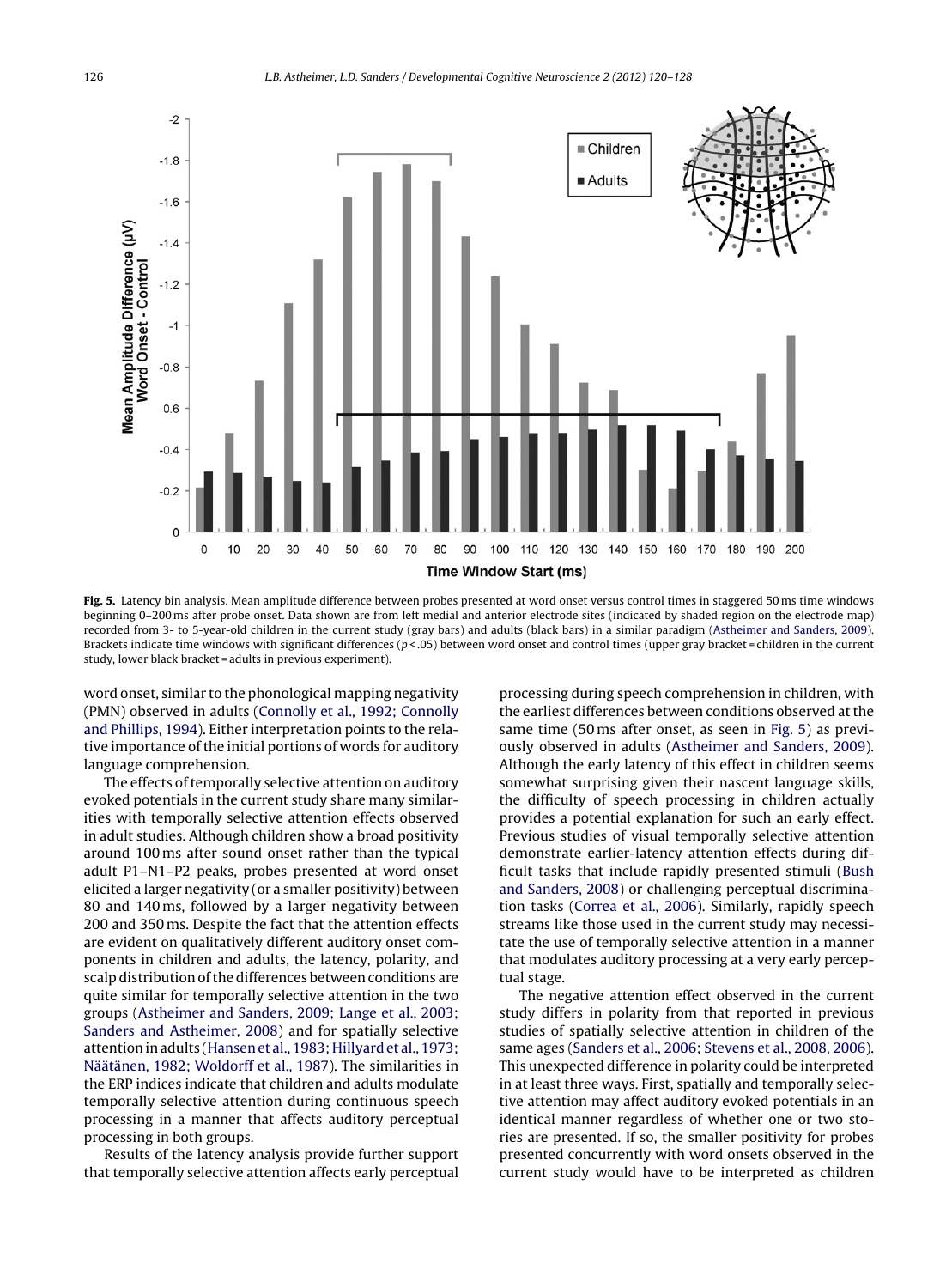<span id="page-7-0"></span>allocating less attention to times that include word initial segments in continuous speech. This interpretation seems highly unlikely since children as young as 18 months of age demonstrate incremental speech processing, such that they are able to recognize words based only on initial segments [\(Fernald](#page-8-0) et [al.,](#page-8-0) [2001\).](#page-8-0) Second, children could be directing attention to times that contain word onsets in speech, but the electrophysiological indices of spatially and temporally selective attention are distinct. This possibility also seems unlikely since the ERP effects of spatially and temporally selective attention observed in adults are virtually identical [\(Hillyard](#page-8-0) et [al.,](#page-8-0) [1973;](#page-8-0) [Lange](#page-8-0) et [al.,](#page-8-0) [2003;](#page-8-0) [Näätänen,](#page-8-0) [1982;](#page-8-0) [Sanders](#page-8-0) and Astheimer, [2008\).](#page-8-0) More likely, the differences in auditory evoked potentials and the polarity of the attention effects are due to complex interactions between maturity of auditory cortical processing, selective attention, and both the information and sensory density of the acoustic environments.

A growing body of evidence supports the idea of a relationship between the shape of auditory evoked potentials, auditory density, and the polarity of attention effects across development. The latency and amplitude of the typical P1–N1 auditory evoked potentials are not fully developed until the age of 17–18 years. Across development, a broad positivity that dominates the auditory evoked potentials in 5- to 6-year-old children narrows in time and decreases in amplitude as the N1 broadens and becomes more negative ([Ponton](#page-8-0) et [al.,](#page-8-0) [2000\).](#page-8-0) Although some indication of an N1 is observable in 6- to 8-year-old children listening to sounds preceded by silence, this waveform is not evident for sounds presented in dense auditory environments that include two simultaneously presented stories and two types of attention probes (Coch et al., 2005; Sanders et al., 2006) suggesting that the N1 peak is highly refractory in children. In these same studies, auditory spatially selective attention resulted in a larger broad positivity for sounds at attended locations. In the current study, children listened to a single story with one type of attention probe presented from a single location, a far sparser auditory environment that may have resulted in a more adult-like negative attention effect in 3- to 5-year-old children.

Regardless of the differences in polarity of the selective attention effects in children, the current study demonstrates that 3- to 5-year-old children modulate temporally selective attention during continuous speech processing. These results contribute to a growing body of evidence demonstrating a link between selective attention and language processing skills in children. Several behavioral studies have reported deficits in various aspects of selective attention in children with dyslexia or specific language impairment (SLI) (Asbjørnsen and Bryden, 1998; Cherry, 1981; Sperling et al., 2005; Ziegler et al., 2005). In the Hillyard spatial attention paradigm, children with SLI show no ERP differences in response to probes presented at the same location as attended and unattended stories [\(Stevens](#page-8-0) et [al.,](#page-8-0) [2006\).](#page-8-0) However, following a computerized training program designed to improve rapid auditory processing and language skills (Fast ForWord) both language impaired and typically developing children show larger effects of spatially selective attention on auditory evoked potentials [\(Stevens](#page-8-0) et [al.,](#page-8-0) [2008\).](#page-8-0) The potential causal relationship

between training, receptive language skill, and allocation of spatially selective attention needs further exploration. However, our results suggest that another form of selective attention is directly involved in speech processing in children. Temporally selective attention may allow children to process the most relevant acoustic changes in rapidly changing speech signals, thus providing a mechanistic link between selective attention and receptive language processing in children.

## **5. Conclusions**

The results of the present study indicate that, like adults, 3- to 5-year-old children direct attention to times at which word-initial segments are presented in continuous speech, enhancing perceptual processing of these critical sounds. Although the use of temporally selective attention across development and across individuals with varying language abilities needs to be explored, the current results raise the possibility that temporally selective attention is necessary for efficient speech processing. It may therefore be beneficial to design treatments for receptive language impairments that explicitly train selective attention. Understanding the cues that children and adults employ to direct attention to word onsets in continuous speech will be essential for making interventions designed to improve language processing across the lifespan as efficient as possible.

## **Acknowledgments**

This study was funded by a John Merck Scholars Fellowship to L.D.S. to study the Biology of Developmental Disabilities in Children. We thank Mara Breen, Lindsay Demers, and Benjamin Zobel for assistance with data collection, and two anonymous reviewers for their comments on an earlier version of this manuscript.

### **References**

- Asbjørnsen, A.E., Bryden, M.P., 1998. Auditory attentional shifts in readingdisabled students: quantification of attentional effectiveness by the Attentional Shift Index. Neuropsychologia 36 (2), 143–148.
- Astheimer, L., Sanders, L., 2009. Listeners modulate temporally selective attention during natural speech processing. Biol. Psychol. 80 (1), 23–34.
- Berman, S., Friedman, D., 1995. The development of selective attention as reflected by event-related brain potentials. J. Exp. Child Psychol. 59 (1), 1–31.
- Bush, W., Sanders, L., 2008. Temporally selective attention modulates early perceptual processing of images presented in rapidly changing streams. In: Poster Presented at the 15th Annual Meeting of the Cognitive Neuroscience Society, April , San Francisco, CA.
- Cherry, E., 1953. Some experiments on the recognition of speech, with one and two ears. J. Acoust. Soc. Am. 25, 975–979.
- Cherry, R.S., 1981. Development of selective auditory attention skills in children. Percept. Mot. Skills 52 (2), 379–385.
- Coch, D., Sanders, L., Neville, H., 2005. An event-related potential study of selective auditory attention in children and adults. J. Cogn. Neurosci. 17 (4), 605–622.
- Connine, C., Blasko, D., Titone, D., 1993. Do the beginnings of spoken words have a special status in auditory word recognition? J. Mem. Lang. 32 (2), 193–210.
- Connolly, J.F., Phillips, N.A., Stewart, S.H., Brake, W.G., 1992. Event-related potential sensitivity to acoustic and semantic properties of terminal words in sentences. Brain Lang. 43 (1), 1–18.